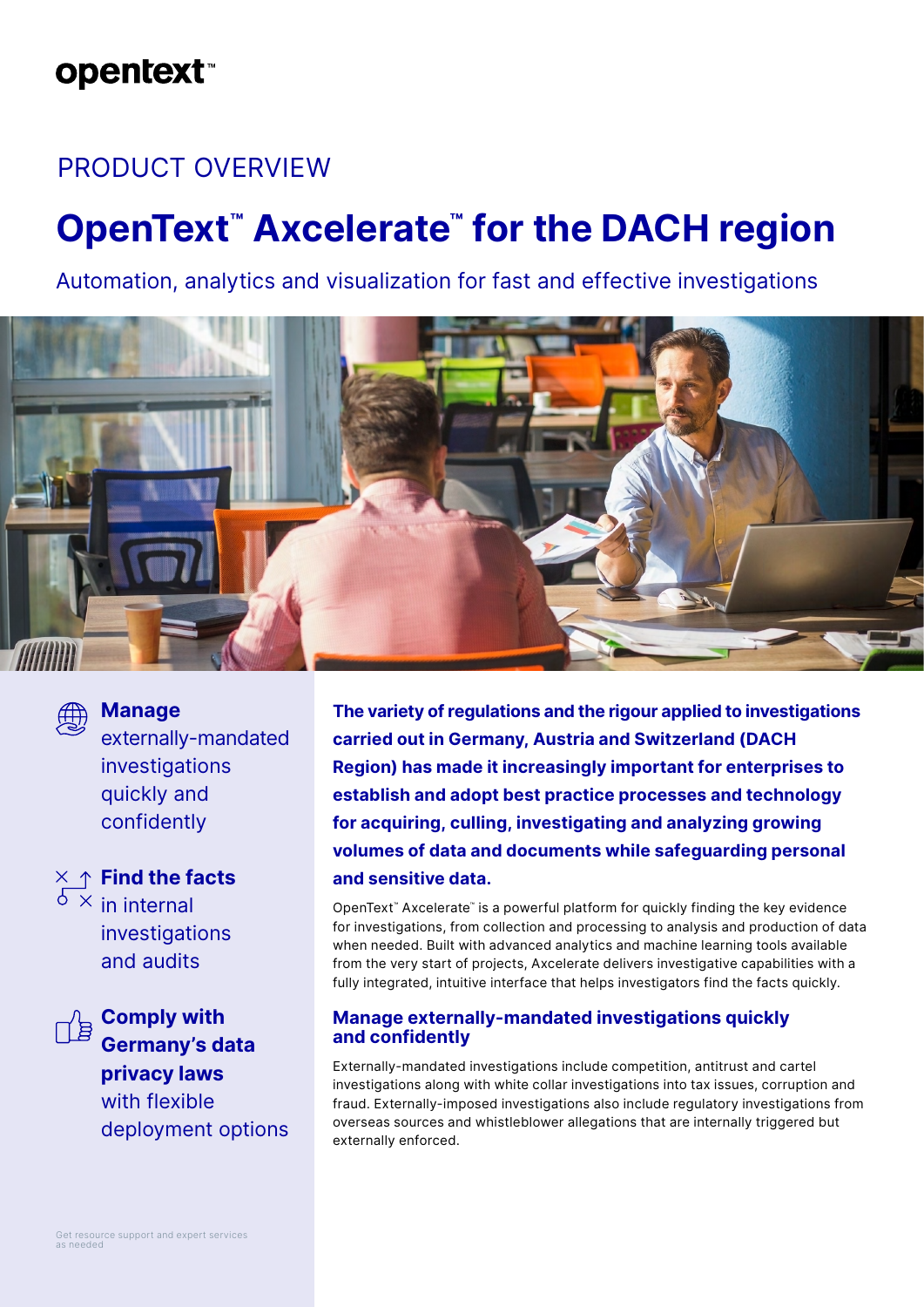### **opentext™**

Axcelerate helps investigators rise to the challenge of externally-mandated investigations by being able to collect, process and analyze data sets of any volume quickly and accurately. The breadth of search filters and depth of analytics and predictive tools to find relevant evidence fast can turn big burdens and substantial distractions into a quick and efficient workflow supported by rich visualization to derive insights easily.

Axcelerate also helps show regulators and other external stakeholders that the requirements are being taken seriously and any issues can be acted on at speed. Instead of responding to requests for updates with what activity is planned, regulators can be shown what has been done.

#### **Find the facts in internal investigations and audits**

Internal investigations and audits include wrongful dismissal complaints, harassment and discrimination allegations, compliance investigations, C-Suite vetting, M&A due diligence investigations and Intellectual Property and trade secret theft investigations, among others.

In addition to search filters, predictive tools, analytics and visualization, Axcelerate empowers fast and effective internal investigations through automated concept grouping and phrase analytics to home in by topic and through automated identification of people, places and organizations to identify the business entities, locations and actors involved in the situation.

#### **Comply with specific DACH and EU regional data privacy laws with flexible deployment options**

Axcelerate can be flexibly deployed to meet an organization's data privacy requirements, whether on-premises, in the cloud or as a hybrid implementation. Alternatively, Axcelerate can be deployed on a mobile unit with no internet connectivity to assure that data remains in situ.

Unlike other discovery and investigations platforms, Axcelerate is fully end to end, which even includes robust tools for detecting and redacting personal and other sensitive data if required, for example to produce for an overseas agency or lawsuit. These tools include a library of pre-configured personal data patterns that are supported through their own smart filters for easy access and execution, a regular expression ("RegEx") engine for custom patterns and the ability to redact documents individually or in bulk.

#### **Get resource support and expert services as needed**

OpenText is also an Alternative Legal Services Provider (ALSP) that uses its own technology to provide the broadest range of direct-from-vendor services in the industry. Services to support investigations include Recon Investigation Services to rapidly locate evidence and gain insights into patterns, gaps and relationships while ensuring that evidence is not overlooked; forensic data collection to quickly assemble the potential evidence; and digital forensic services to assess data access and manipulation issues to identify falsified documents or see where trade secrets may have been compromised.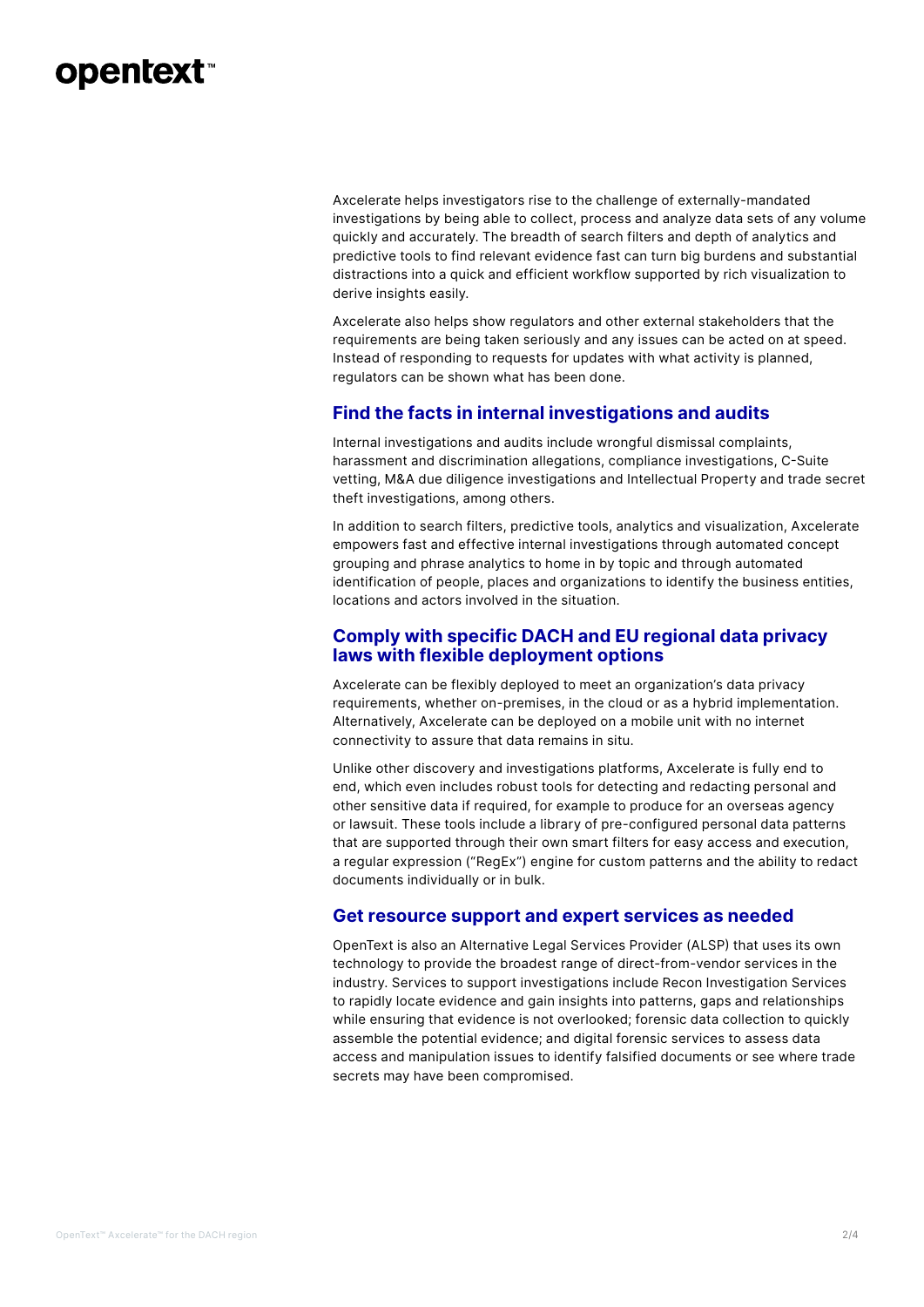## opentext<sup>\*</sup>

| <b>OpenText Axcelerate features</b> |                                                                                                                                                                                                                                                                                                                                           |
|-------------------------------------|-------------------------------------------------------------------------------------------------------------------------------------------------------------------------------------------------------------------------------------------------------------------------------------------------------------------------------------------|
| Connectors                          | Extensive turn-key connectors for general databases, directories, file systems<br>and numerous content platforms (on-premises and Axcelerate Private Cloud<br>installations only)                                                                                                                                                         |
| Multi-faceted concurrent search     | Al-enhanced search allows for multiple concurrent queries to be fielded in tandem.<br>This saves time compared to running sequential individual searches and produces<br>more effective results. For example, run several Boolean and natural language<br>searches in a single query for optimal results. Powered by OpenText MindServer. |
| Data processing                     | Refine documents to make them ready for analysis, including applying OCR for<br>imaged files, deduplicating multiple copies and de-NISTing. Organizes documents<br>into families by content similarity and includes a multi-faceted search query editor.                                                                                  |
| <b>Machine translation</b>          | Execute automated machine translations in minutes powered by AWS Translate<br>from inside Axcelerate to translate dozens of languages into English or German,<br>including other European and Asian languages.                                                                                                                            |
| <b>Smart filters</b>                | Rapidly isolate key data with dozens of stackable filters based on metadata,<br>content and customizable work-product.                                                                                                                                                                                                                    |
| <b>Predictive filters</b>           | Find relevant data faster with predictive filters by using known relevant data as<br>examples for the machine to find data with similar content and context that is also<br>likely to be relevant.                                                                                                                                        |
| End-of-branch email analysis        | Limit review to the most inclusive emails at the end of each branch and spot any<br>missing or unique messages for dramatic time savings.                                                                                                                                                                                                 |
| Browser-agnostic viewer             | View documents in any browser with hi-fidelity rendering, efficient pre-caching<br>and smart tagging controls, with no additional downloads or installations, in the<br>OpenText Brava! embedded HTML5 viewer.                                                                                                                            |
|                                     | Automated data detection and redaction Auto-identify sensitive content in any identifiable pattern, such as PII, PCI, PHI and<br>NPI, and automatically redact it (in bulk) when data needs to be produced.                                                                                                                               |
| <b>Axcelerate Visualizer</b>        | View a highly accessible visualized display of potentially relevant content with<br>key indicators and criteria clearly presented to facilitate fast insights. Choose<br>what data to display and the level of detail for each item for insights into the most<br>relevant criteria.                                                      |
| Hypergraph communications map       | Analyze parties, domains, activity levels and timeframes around all<br>communications of interest while visualizing email and chat conversations and<br>networks in an elegant display.                                                                                                                                                   |
| Phrase analysis                     | Search with precision and breadth by easily including or excluding two-to four-<br>word phrases across the dataset. Phrase analysis helps legal teams narrow results<br>and discover terms they may have missed.                                                                                                                          |
| Concept analysis                    | Group documents based on the contextual meaning of associated common<br>phrases. This pulls in additional documents of interest and allows investigators<br>to see beyond code words and other attempts to disguise what custodians<br>are discussing.                                                                                    |
| Sentiment analysis                  | Gain a faster and deeper understanding of data by categorizing documents by<br>whether they contain positive, negative or neutral sentiments to help find key<br>evidence by gaining insight into intent and meaning.                                                                                                                     |
| <b>Entity identification</b>        | Achieve additional layers of insight for communications analysis and<br>investigations. Axcelerate Smart Filters include integrated detection tools that<br>automatically surface the names of people, organizations and places.                                                                                                          |